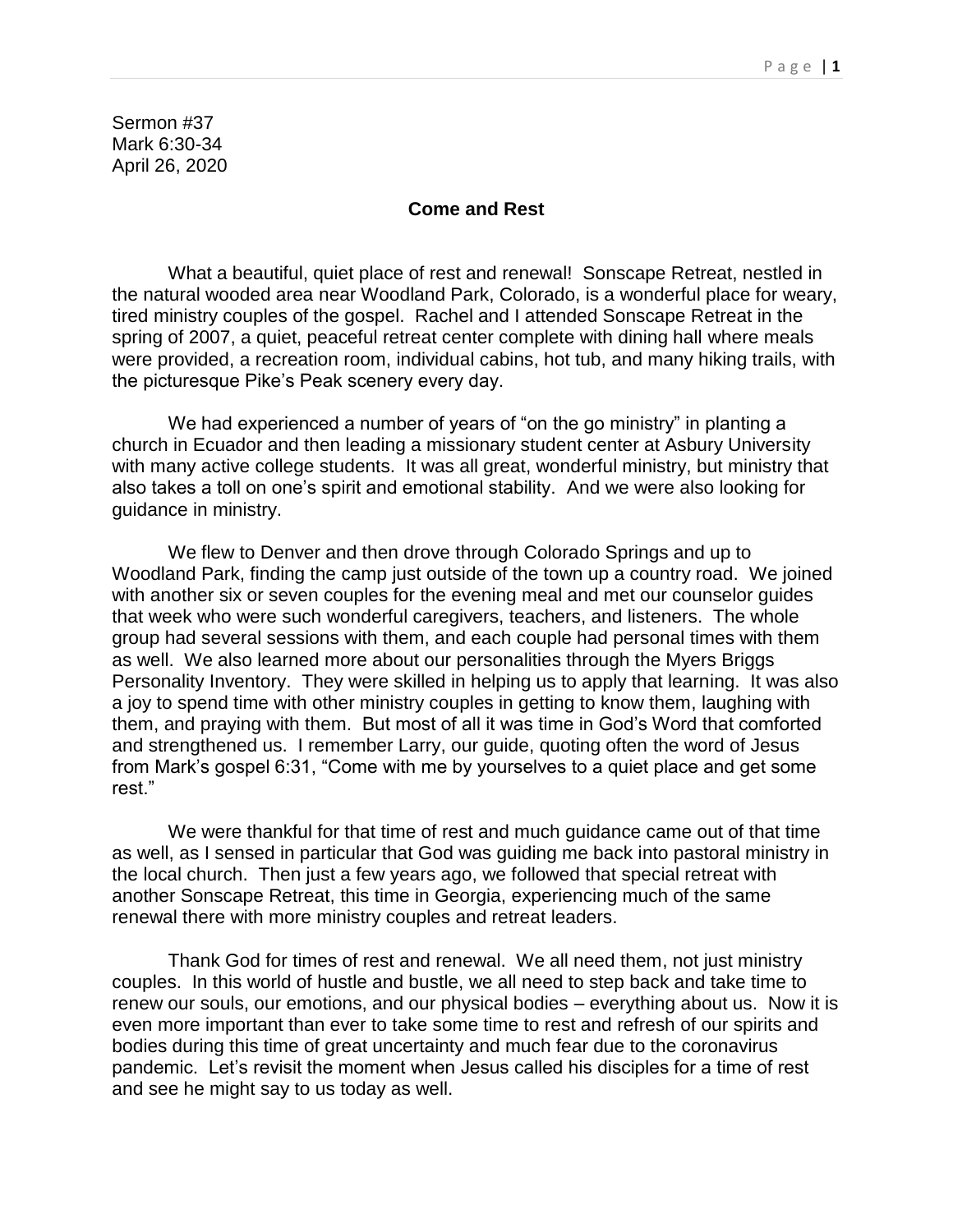I. Jesus and his disciples needed rest. All humans need rest.

In Mark's gospel, chapter 6, 30-34, Jesus called his disciples to come away to a quiet place for a time of rest, as we've just read. Why did they need rest at that time? What was going on?

The story begins with Jesus' disciples returning from ministry to report on what had happened, much like missionaries return to their sending churches to update them on the ministry where they live and minister. Matthew (10) and Luke (10) also relate similar stories of Jesus sending his disciples out, and Luke tells us that they return rejoicing because they were enabled to cast out demons in Jesus' name (Luke 10:17). Here in Mark's gospel, earlier in verses 6-12, Jesus sent out his disciples to minister in his name – to preach and to heal and to cast out evil spirits. And that is exactly what they did. Furthermore, there had already been much ministry activity with Jesus prior to him sending them out (chapters 3-5). Thus, all three gospels indicate a rather challenging, fruitful, and probably exhausting time of ministry.

Now the disciples return from their fast-lane ministry adventures. Jesus must have noticed a weariness in his disciples. And furthermore, Mark makes it clear in v. 31 that there "were so many people coming and going that they did not even have a chance to eat." That's especially when ministry or any job of business becomes overwhelming to the point of complete exhaustion. That's when Jesus invited them to go away with him to a quiet place for rest.

It's like those Southwest Airline commercials when someone is over worked and commits a grave mistake because they're doing too much. Then the obnoxious voice is heard, "You wanna get away?" The person nods, "Yes."

Let's look a little closer now at Jesus' invitation in v. 31.

- a.) It is an invitation, a call. With one main imperative verb, Jesus calls his disciples to come away from their daily routine. That's what it takes – an active choice to take the break. And sometimes that's the hardest part of all.
- b.) Jesus tells them to "Come with me." This is personal. This type of retreat is with Jesus, not just for oneself. Before they went out to minister two by two without Jesus. Now, they are going out with him. Jesus' presence always bring renewal.
- c.) They were to come "by yourselves," Jesus indicated. No one else was invited. When families get away, when married couples get away – no one else is invited. And maybe it's just a personal retreat for you. No one else is invited. That's important too.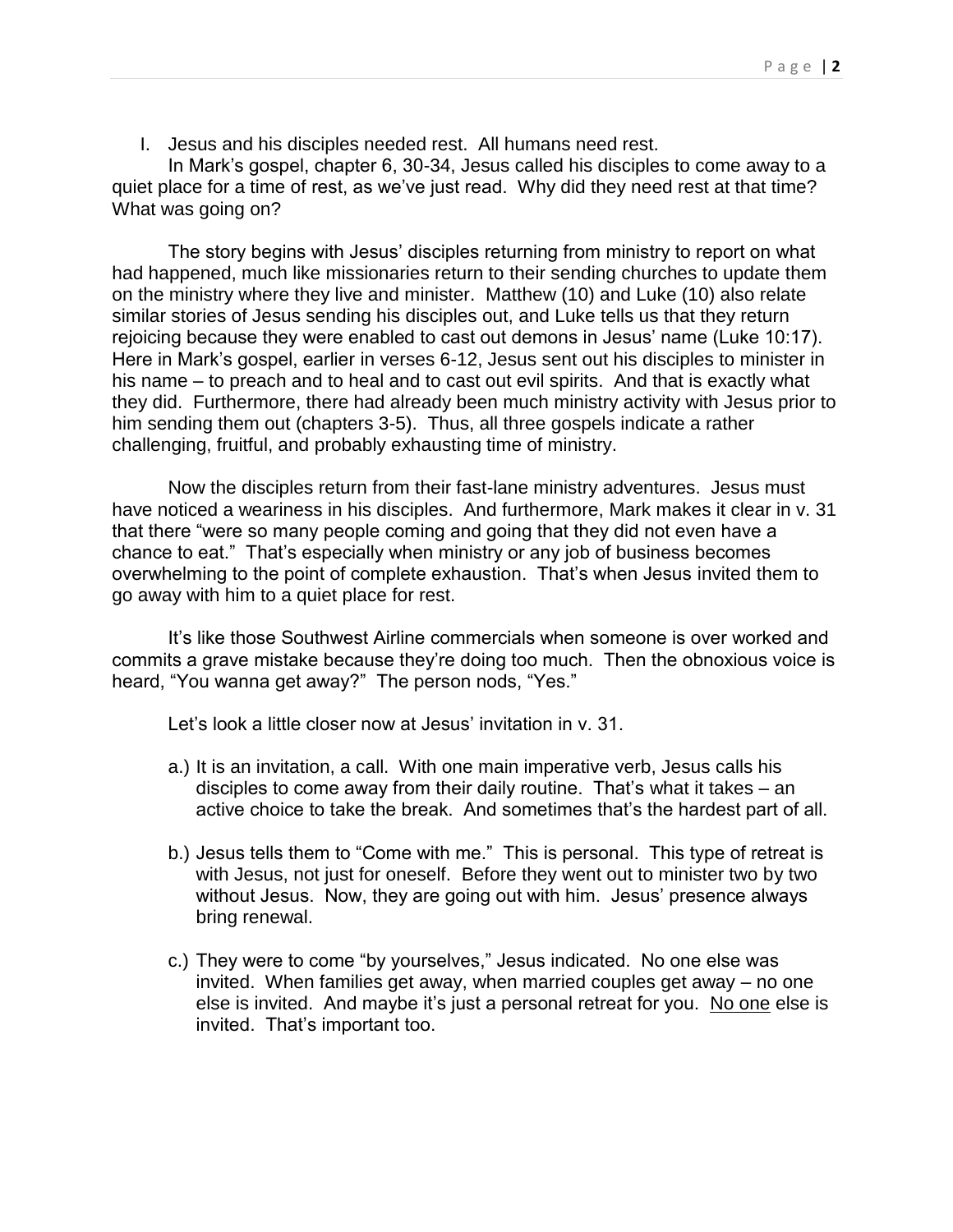d.) Jesus invited them to "a quiet place." The next verse calls it a solitary place. Quiet is the key word here. It cannot be noisy, busy, but rather relaxing and peaceful. True rest occurs in a quiet, peaceful environment.

Rachel and I have also gone for personal and family retreats at a retreat house south of Nicholasville Kentucky, which is actually called, "A Quiet Place." It's a well-constructed two-level home out in the middle of nowhere with about six bedrooms, a living and dining room, a spacious kitchen, and much outdoor area for hiking and relaxing. Maybe Jesus had something like that in mind? The key word in Jesus' invitation comes now at the end of the sentence.

- e.) "Come" he says, "and get some rest." Rest is what they needed. Weary, tired ministers of the gospel need rest and relaxation. The human body was not made for continually pushing forward without rest.
- II. Jesus called his disciples to come and rest with him in a quiet place.

The concept of rest forms major themes throughout all of scripture. The Greek verb, *anapauo*, means "to give relief, to refresh, to relax, or to take one's rest, especially in the Spirit of God; and the noun is *anapausis*, which means rest, as in ceasing to do something, or halting some activity in order to be refreshed or renewed. The word occurs fifty-two times in the NT and its equivalent Hebrew forms are found 274 times in the OT. And there are numerous Hebrew words meaning rest.

The theme of rest begins in Genesis 2:2 when on the seventh day, God rested from his work. God showed the example and set the Sabbath day to be holy to him, as a day of rest for all humans. The Sabbath was made for us – so that we could cease from our hard labors and rest from them – and most importantly rest in God with Jesus.

So, there is the theme of rest from labor all throughout Scripture, but also rest from an anxious, disturbed soul, a rest from evil spirits, a rest from irritations, a rest as in repentance from sin, a rest in the future hope of Jesus' return and much more throughout Scripture. I guess that means that rest must be pretty important to God, because he knows how very important it is for us – for our well-being. He set the example and we must follow.

Applications: Now let's stop here a moment. How are you relating to all this call to rest and relax? Let me see. Perhaps, some of you may be saying to me, "Pastor Randy, I've been doing nothing but resting over the past several weeks. I lost my job and I'm ready to get back to work. Don't even mention the word rest to me." Okay, I hear you. We'll certainly pray that you get back to work soon. But maybe you need rest for your anxious spirit today, or your weary soul. It's very hard not knowing how you will make ends meet for your family. Jesus calls you to rest in him today. Take that heavy burden and give it to him. Come, and get some rest in Jesus today.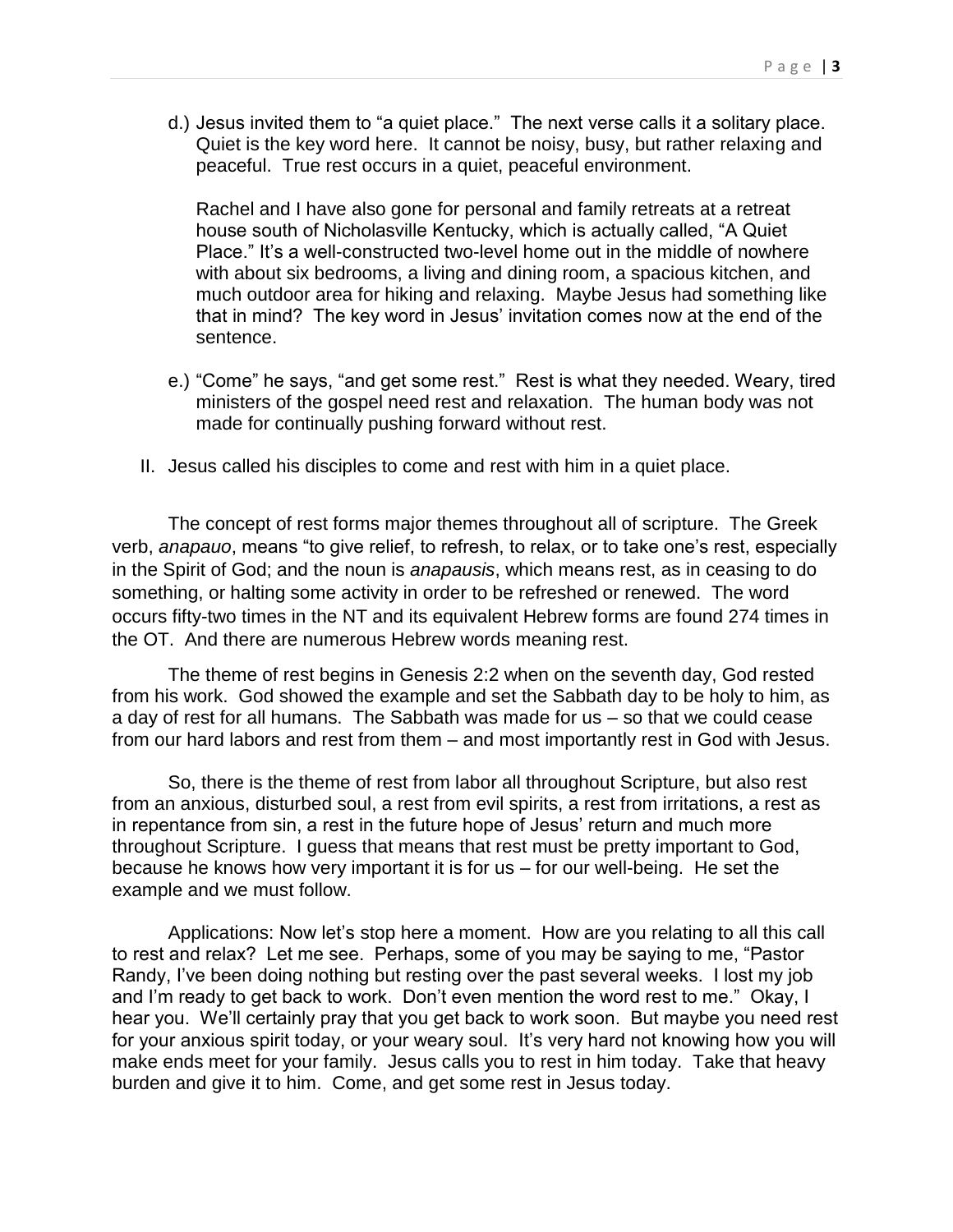Others of you have been working practically night and day, non-stop taking care of sick people whether in the hospital or at a nursing home, or at your own house or someone else's. Your nerves are about shot. You worry about the health of the ones you are caring for and you worry about your own health. "Will I be next?" you fear. You've seen others suffer so badly from the coronavirus or whatever illness they have and you worry that you are next. "Come away with Jesus today and get some rest. Let him take your fears and worries. You may not be able to get away. Few of us today can actually get away, but find some time, perhaps in other parts of the house or outside, or take a drive in the car. Get away somewhere, your own little closet, whatever. Meditate on God's Word. Read good spiritual books or even just read a novel. Write in your journal. Come and get some rest with Jesus."

Some of you say, that will never work. I've got little children running all over the house. There's no peace and quiet here. I've got my job work to do and I'm watching kids, trying to keep them at peace with each other. Yes, that is an extreme multitask operation for sure, including all the chores and everything else that needs to be done. Jesus says the same thing to you today. "Come away with me and get some rest. Take a walk with me. Lock yourself in your room with me for a while. Pray to me, read my Word and let it penetrate to your weary soul. Yes, spend good quality time with the children, but also have a time out with them and read God's Word together. Rely on others to help. Call people in our church who may be willing to help out. Don't do it alone. So, come and get some rest today, every day.

There are many more wearisome, fearful situations today – fears about loved ones who are sick and far away or are in nursing homes or hospitals or prisons and can't be seen. Many are suffering in our prisons. Teachers and students are sad not to be in the classroom and not to see each other. Seniors are missing proms and graduations. And yes, many have lost their jobs or at least temporarily. Either way, it's a massive, heavy weighted burden. And it's not only right around us, but all over the world. The inhabitants of this planet are all very weary at this time. We all need to come away and rest.

Listen to the wise counsel of what a fellow believer has learned during this pandemic: She writes this in an on-line article:

"In my earliest days confined to my home during the coronavirus outbreak, my uneasiness only escalated during endless searches for coronavirus news updates. Like my fellow Christians, social distancing and necessary regionwide church closures meant I could not quiet my internal tumult by sitting in a familiar church pew and listening to wise religious counsel."

"Comfort arrived when I took it upon myself to delve more deeply into the familiar lessons of my Christian faith. Focusing on Biblical and spiritual texts has left me invigorated by the belief that practicing and nonpracticing Christians alike can help one another draw closer to our maker as we navigate the unknown."